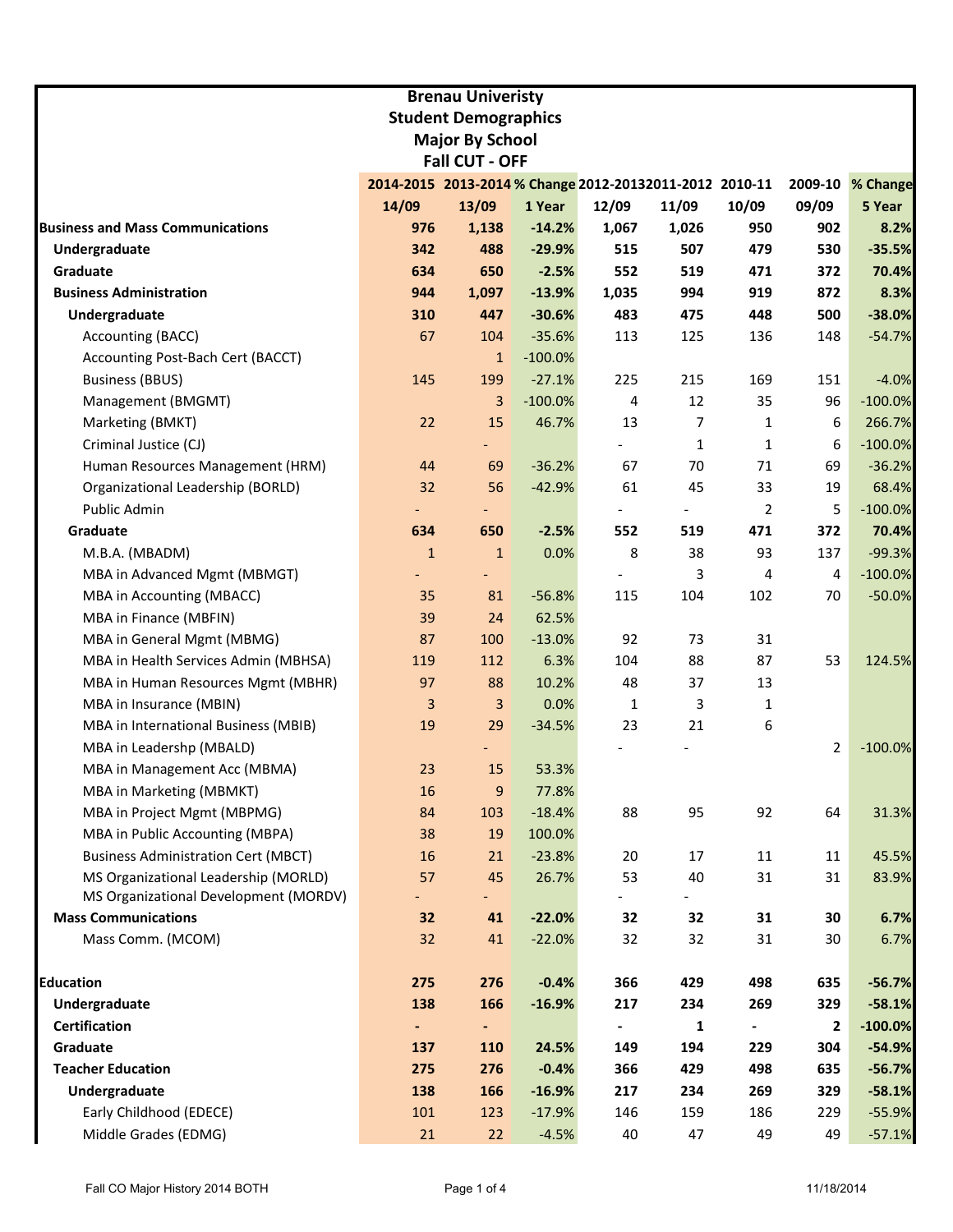|                                            | 2014-2015 2013-2014 % Change 2012-20132011-2012 2010-11 |                          |           |                |              |       |                | 2009-10 % Change |
|--------------------------------------------|---------------------------------------------------------|--------------------------|-----------|----------------|--------------|-------|----------------|------------------|
|                                            | 14/09                                                   | 13/09                    | 1 Year    | 12/09          | 11/09        | 10/09 | 09/09          | 5 Year           |
| <b>Special Education (EDSE)</b>            | 16                                                      | 21                       | $-23.8%$  | 31             | 28           | 34    | 51             | $-68.6%$         |
| <b>Certification</b>                       |                                                         |                          |           |                | 1            |       | $\mathbf{2}$   | $-100.0%$        |
| <b>Art Education</b>                       |                                                         |                          |           |                |              |       |                |                  |
| <b>Behavior Disorder</b>                   |                                                         |                          |           |                |              |       |                |                  |
| Dance Education                            |                                                         |                          |           |                |              |       |                |                  |
| Early Childhood                            |                                                         |                          |           |                |              |       | $\mathbf{1}$   | $-100.0%$        |
| Middle Grades (CTMG)                       |                                                         |                          |           |                | 1            |       | $\mathbf{1}$   | $-100.0%$        |
| <b>Reading Support Services</b>            |                                                         |                          |           |                |              |       |                |                  |
| <b>Special Education</b>                   |                                                         |                          |           |                |              |       |                |                  |
| Graduate                                   | 137                                                     | 110                      | 24.5%     | 149            | 194          | 229   | 304            | $-54.9%$         |
| <b>Education Specialist</b>                | 14                                                      | $\overline{7}$           | 100.0%    | 15             | 21           | 20    | 26             | $-46.2%$         |
| Early Childhood (ESECE)                    | 14                                                      | $\overline{4}$           | 250.0%    | 9              | 12           | 5     | 8              | 75.0%            |
| Middle Grades (ESMG)                       |                                                         | 3                        | $-100.0%$ | 6              | 9            | 15    | 18             | $-100.0%$        |
| <b>Masters</b>                             | 123                                                     | 103                      | 19.4%     | 134            | 173          | 209   | 278            | $-55.8%$         |
| MEd Early Childhood (MEECE)                | 26                                                      | 13                       | 100.0%    | 30             | 33           | 37    | 51             | $-49.0%$         |
| MEd Middle Grades (MEMG)                   | $\overline{7}$                                          | 6                        | 16.7%     | 15             | 27           | 16    | 30             | $-76.7%$         |
| MEd Special Education Learning Dis (MESED) |                                                         |                          |           |                |              |       |                |                  |
| MED Special Education (BD) (MESEB)         |                                                         |                          |           |                | $\mathbf{1}$ | 1     |                |                  |
| MEd Special Education Interrelated (MESEI) |                                                         |                          |           |                | 3            | 6     |                |                  |
| MEd Special Education (MESE)               | 11                                                      | 16                       | $-31.3%$  | 9              | 5            | 5     | 9              | 22.2%            |
| MAT Early Childhood (MAECE)                | 33                                                      | 31                       | 6.5%      | 39             | 47           | 71    | 90             | $-63.3%$         |
| MAT Middle Grades (MAMG)                   | 11                                                      | 13                       | $-15.4%$  | 21             | 23           | 37    | 57             | $-80.7%$         |
| <b>MAT Special Education (MASE)</b>        | 23                                                      | 15                       | 53.3%     | 15             | 24           | 30    | 37             | $-37.8%$         |
| MAT Secondary Education (MASEC)            | 12                                                      | 9                        | 33.3%     | 5              | 10           | 6     | 4              | 200.0%           |
| <b>Fine Arts and Humanities</b>            | 249                                                     | 253                      | $-1.6%$   | 230            | 256          | 279   | 283            | $-12.0%$         |
| Undergraduate                              | 235                                                     | 240                      | $-2.1%$   | 214            | 240          | 266   | 278            | $-15.5%$         |
| Graduate                                   | 14                                                      | 13                       | 7.7%      | 16             | 16           | 13    | 5              | 180.0%           |
| Art & Design                               | 37                                                      | 49                       | $-24.5%$  | 53             | 57           | 71    | 74             | $-50.0%$         |
| Arts Management***                         |                                                         |                          |           |                |              |       |                |                  |
| Arts Mgmt-- Visual Arts*** (ARTMG)         |                                                         | $\overline{\phantom{a}}$ |           | 2              | 2            | 2     | 4              | $-100.0%$        |
| Studio Art (ARTST)                         | 5                                                       | 9                        | $-44.4%$  | 12             | 15           | 16    | 8              | $-37.5%$         |
| Art Education (EDART)                      | $\overline{a}$                                          | 5                        | $-20.0%$  | $\overline{2}$ | 5            | 9     | $\overline{7}$ | $-42.9%$         |
| Fashion Design (FDES)                      | 15                                                      | 20                       | $-25.0%$  | 21             | 15           | 16    | 18             | $-16.7%$         |
| Fashion Merch. (FMERC)                     | 13                                                      | 15                       | $-13.3%$  | 16             | 16           | 20    | 21             | $-38.1%$         |
| <b>Graphic Design (GRDES)</b>              |                                                         |                          |           |                | 4            | 8     | 16             | $-100.0%$        |
| <b>Interior Design</b>                     |                                                         | $\overline{\phantom{0}}$ |           |                |              |       |                |                  |
| <b>Humanities</b>                          | 48                                                      | 55                       | $-12.7%$  | 37             | 54           | 55    | 66             | $-27.3%$         |
| Undergraduate                              | 48                                                      | 55                       | $-12.7%$  | 37             | 54           | 55    | 66             | $-27.3%$         |
| English (ENG)                              | 12                                                      | 16                       | $-25.0%$  | 7              | 8            | 11    | 16             | $-25.0%$         |
| History/Pol Sci (HYPOL)                    | $\bf 8$                                                 | 3                        | 166.7%    | 5              | 11           | 16    | 16             | $-50.0%$         |
| International Studies (ITST)               |                                                         | -                        |           |                | 1            | 2     | 5              | $-100.0%$        |
| Legal Studies (LEGAL)                      | 14                                                      | 18                       | $-22.2%$  | 17             | 19           | 12    | 19             | $-26.3%$         |
| Liberal Arts (LIBAR)                       | 14                                                      | 18                       | $-22.2%$  | 8              | 15           | 14    | 9              | 55.6%            |
| Liberal Studies (Academy)                  |                                                         |                          |           |                |              |       | 1              | $-100.0%$        |
| <b>Interior Design*</b>                    | 46                                                      | 43                       | 7.0%      | 48             | 46           | 47    | 43             | 7.0%             |
| Undergraduate                              | 32                                                      | 30                       | 6.7%      | 32             | 30           | 34    | 38             | $-15.8%$         |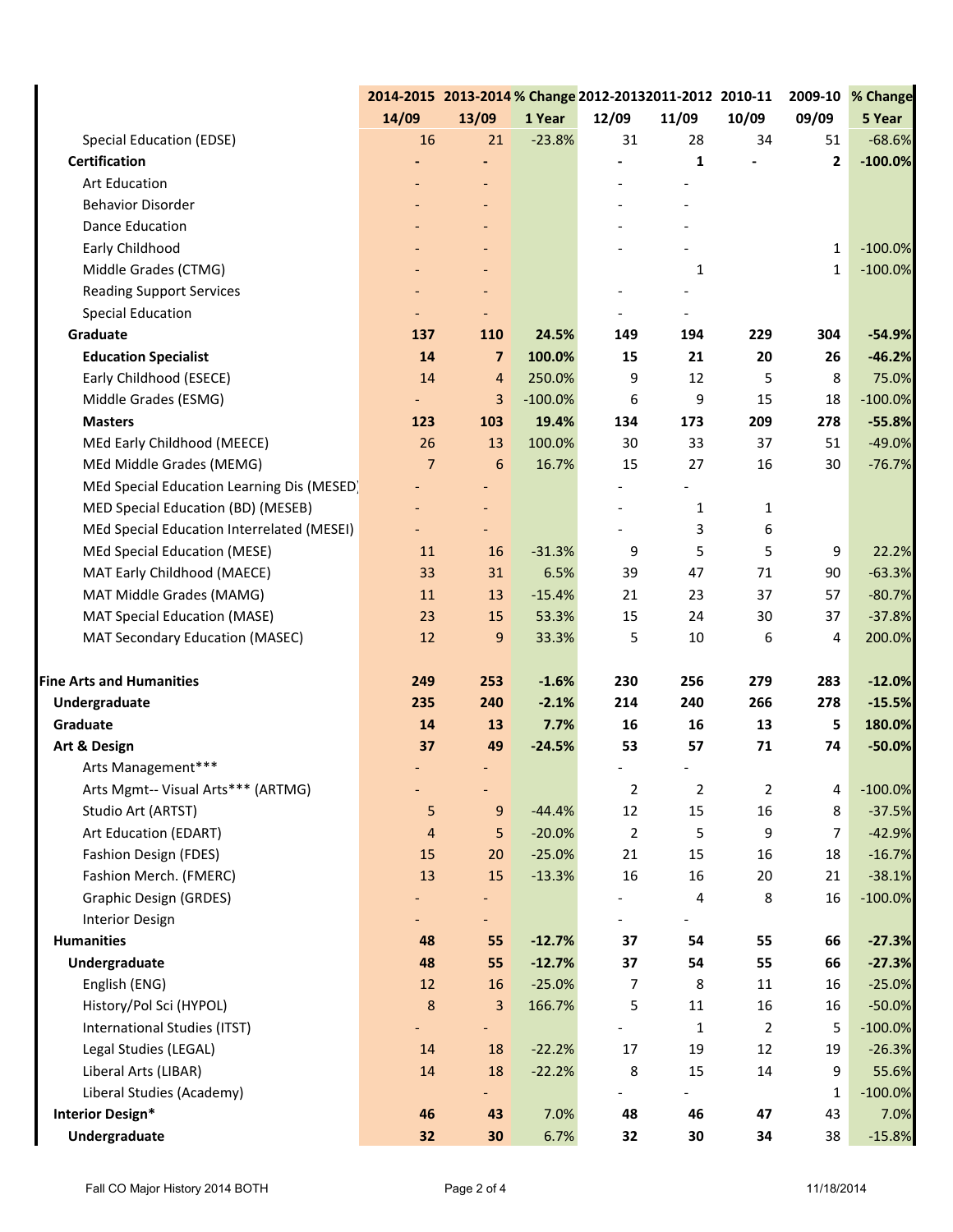|                                          |                  | 2014-2015 2013-2014 % Change 2012-20132011-2012 2010-11<br>2009-10 % Change |           |                |                |       |                |           |
|------------------------------------------|------------------|-----------------------------------------------------------------------------|-----------|----------------|----------------|-------|----------------|-----------|
|                                          | 14/09            | 13/09                                                                       | 1 Year    | 12/09          | 11/09          | 10/09 | 09/09          | 5 Year    |
| RESIDENTIAL DESIGN (RESDES)              | $\mathbf 1$      |                                                                             |           | $\mathbf{2}$   |                |       |                |           |
| <b>Interior Design</b>                   | 31               | 30                                                                          | 3.3%      | 30             | 30             | 34    | 38             | $-18.4%$  |
| Graduate                                 | 14               | 13                                                                          | 7.7%      | 16             | 16             | 13    | 5              | 180.0%    |
| <b>Interior Design</b>                   | 14               | 13                                                                          | 7.7%      | 16             | 16             | 13    | 5              | 180.0%    |
| Performimg Arts**                        |                  |                                                                             |           |                |                |       |                |           |
| Dance**                                  | 35               | 29                                                                          | 20.7%     | 25             | 27             | 33    | 35             | 0.0%      |
| Arts Mgmt-- Dance***                     |                  |                                                                             |           |                | 2              | 4     | $10\,$         | $-100.0%$ |
| Dance Pedagogy (DANPD)                   |                  |                                                                             |           |                |                |       |                |           |
| Dance (DANCE)                            | $\boldsymbol{6}$ | $\mathbf{1}$                                                                | 500.0%    | $\mathbf{1}$   | 5              | 14    | 14             | $-57.1%$  |
| Dance Performance (DANPR)                |                  |                                                                             |           |                |                |       |                |           |
| Dance Education (EDDAN)                  | 5                | 6                                                                           | $-16.7%$  | $\overline{2}$ | $\overline{2}$ | 6     | 4              | 25.0%     |
| Dance Studies (DANST)                    | 24               | 22                                                                          | 9.1%      | 22             | 18             | 9     | $\overline{7}$ | 242.9%    |
| Music**                                  | 21               | 19                                                                          | 10.5%     | 17             | 18             | 19    | 16             | 31.3%     |
| <b>BA Music (MUSIC)</b>                  | $\bf 8$          | 4                                                                           | 100.0%    | 4              | 9              | 9     | 10             | $-20.0%$  |
| <b>Music Education (EDMUS)</b>           | $\bf 8$          | $\boldsymbol{9}$                                                            | $-11.1%$  | 7              | 4              | 4     | 2              | 300.0%    |
| Music Performance (MUSPR)                | 5                | 6                                                                           | $-16.7%$  | 6              | 5              | 6     | 4              | 25.0%     |
| Opera Certificate                        |                  |                                                                             |           |                |                |       |                |           |
| Theatre**                                | 62               | 58                                                                          | 6.9%      | 50             | 54             | 54    | 49             | 26.5%     |
| Arts Mgmt-- Theatre***                   |                  |                                                                             |           |                | 2              | 1     | $\overline{2}$ | $-100.0%$ |
| Theatre Design and Technology (THDES)    | $\boldsymbol{6}$ | 6                                                                           | 0.0%      | 5              | 4              | 4     | $\mathbf{1}$   | 500.0%    |
| Theatre (THEAT)                          | 30               | 29                                                                          | 3.4%      | 31             | 36             | 37    | 39             | $-23.1%$  |
| THEATRE - ACTING (THACT)                 | 6                | $\overline{7}$                                                              | $-14.3%$  | 5              |                |       |                |           |
| <b>Musical Theatre (THMUS)</b>           | 20               | 16                                                                          | 25.0%     | 9              | 12             | 12    | $\overline{7}$ | 185.7%    |
|                                          |                  |                                                                             |           |                |                |       |                |           |
| <b>Health and Science</b>                | 1,159            | 1,123                                                                       | 3.2%      | 1,037          | 1,014          | 951   | 777            | 49.2%     |
| Undergraduate                            | 714              | 745                                                                         | $-4.2%$   | 704            | 755            | 709   | 656            | 8.8%      |
| Graduate                                 | 445              | 378                                                                         | 17.7%     | 333            | 259            | 242   | 121            | 267.8%    |
| <b>Mathematics and Science</b>           | 169              | 179                                                                         | $-5.6%$   | 156            | 125            | 116   | 78             | 116.7%    |
| Biology (BIOL)                           | 74               | 77                                                                          | $-3.9%$   | 70             | 69             | 70    | 52             | 42.3%     |
| Health Science (HLSCI)                   | 81               | 87                                                                          | $-6.9%$   | 68             | 39             | 24    | 20             | 305.0%    |
| Pre-Physician's Assistant (PPA)          | 12               | 12                                                                          | 0.0%      | 17             | 17             | 22    | 6              | 100.0%    |
| PPA POST BACH (PPAPB)                    | $\mathbf{1}$     | $1\,$                                                                       | 0.0%      | $\mathbf{1}$   |                |       |                |           |
| PPT POST BACH (PPTPB)                    | $\mathbf{1}$     |                                                                             |           |                |                |       |                |           |
| Pre-Med Post Bach (PMPB)                 | ٠                | $\overline{2}$                                                              | $-100.0%$ |                |                |       |                |           |
| Psychology                               | 184              | 164                                                                         | 12.2%     | 159            | 106            | 120   | 92             | 100.0%    |
| Undergradaute                            | 40               | 47                                                                          | $-14.9%$  | 48             | 44             | 48    | 42             | $-4.8%$   |
| Psychology (PSY)                         | 40               | 47                                                                          | $-14.9%$  | 48             | 44             | 48    | 42             | $-4.8%$   |
| Graduate                                 | 144              | 117                                                                         | 23.1%     | 111            | 62             | 72    | 50             | 188.0%    |
| Grad Cert in Applied Gerontology (MAGCT) |                  |                                                                             |           |                | 1              |       |                |           |
| Clinical/Counseling Psychology (MPSY)    | 63               | 49                                                                          | 28.6%     | 44             | 33             | 38    | 34             | 85.3%     |
| Applied Gerontology (MPSYG)              | 81               | 68                                                                          | 19.1%     | 67             | 28             | 34    | 16             | 406.3%    |
| <b>Nursing</b>                           | 462              | 485                                                                         | $-4.7%$   | 488            | 593            | 546   | 521            | $-11.3%$  |
| Undergraduate                            | 405              | 421                                                                         | $-3.8%$   | 409            | 514            | 483   | 459            | $-11.8%$  |
| Nursing (NSG)                            | 267              | 239                                                                         | 11.7%     | 249            | 270            | 289   | 253            | 5.5%      |
| Pre-Nursing (PNSG, HLNSG)                | 138              | 182                                                                         | $-24.2%$  | 160            | 244            | 194   | 206            | $-33.0%$  |
| Graduate                                 | 57               | 64                                                                          | $-10.9%$  | 79             | 79             | 63    | 62             | $-8.1%$   |
| MSN (MSN)                                | 52               | 47                                                                          | 10.6%     | 54             | 54             | 50    | 47             | 10.6%     |